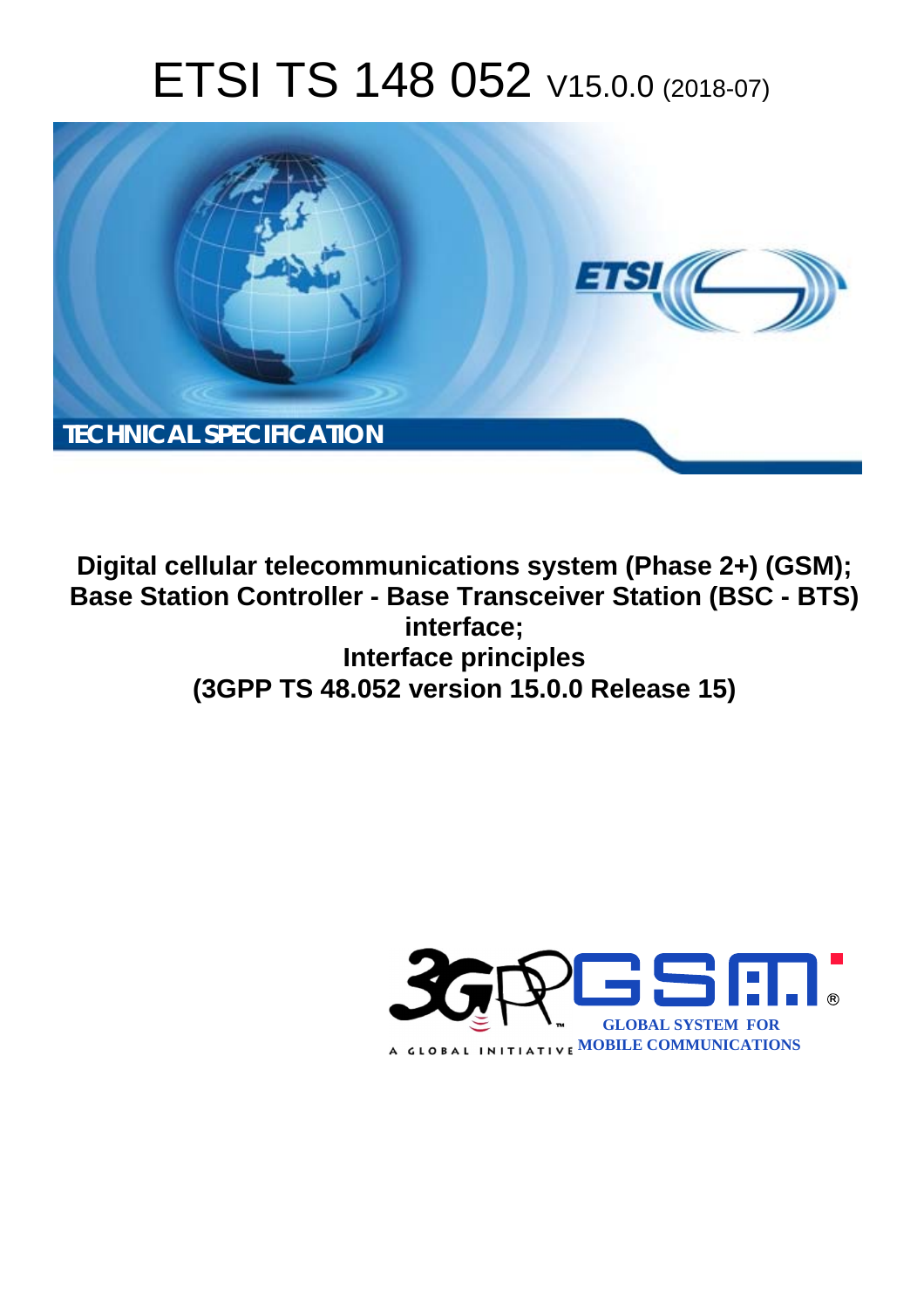Reference RTS/TSGR-0648052vf00

> Keywords GSM

#### *ETSI*

#### 650 Route des Lucioles F-06921 Sophia Antipolis Cedex - FRANCE

Tel.: +33 4 92 94 42 00 Fax: +33 4 93 65 47 16

Siret N° 348 623 562 00017 - NAF 742 C Association à but non lucratif enregistrée à la Sous-Préfecture de Grasse (06) N° 7803/88

#### *Important notice*

The present document can be downloaded from: <http://www.etsi.org/standards-search>

The present document may be made available in electronic versions and/or in print. The content of any electronic and/or print versions of the present document shall not be modified without the prior written authorization of ETSI. In case of any existing or perceived difference in contents between such versions and/or in print, the only prevailing document is the print of the Portable Document Format (PDF) version kept on a specific network drive within ETSI Secretariat.

Users of the present document should be aware that the document may be subject to revision or change of status. Information on the current status of this and other ETSI documents is available at <https://portal.etsi.org/TB/ETSIDeliverableStatus.aspx>

If you find errors in the present document, please send your comment to one of the following services: <https://portal.etsi.org/People/CommiteeSupportStaff.aspx>

#### *Copyright Notification*

No part may be reproduced or utilized in any form or by any means, electronic or mechanical, including photocopying and microfilm except as authorized by written permission of ETSI. The content of the PDF version shall not be modified without the written authorization of ETSI. The copyright and the foregoing restriction extend to reproduction in all media.

> © ETSI 2018. All rights reserved.

**DECT**TM, **PLUGTESTS**TM, **UMTS**TM and the ETSI logo are trademarks of ETSI registered for the benefit of its Members. **3GPP**TM and **LTE**TM are trademarks of ETSI registered for the benefit of its Members and of the 3GPP Organizational Partners. **oneM2M** logo is protected for the benefit of its Members.

**GSM**® and the GSM logo are trademarks registered and owned by the GSM Association.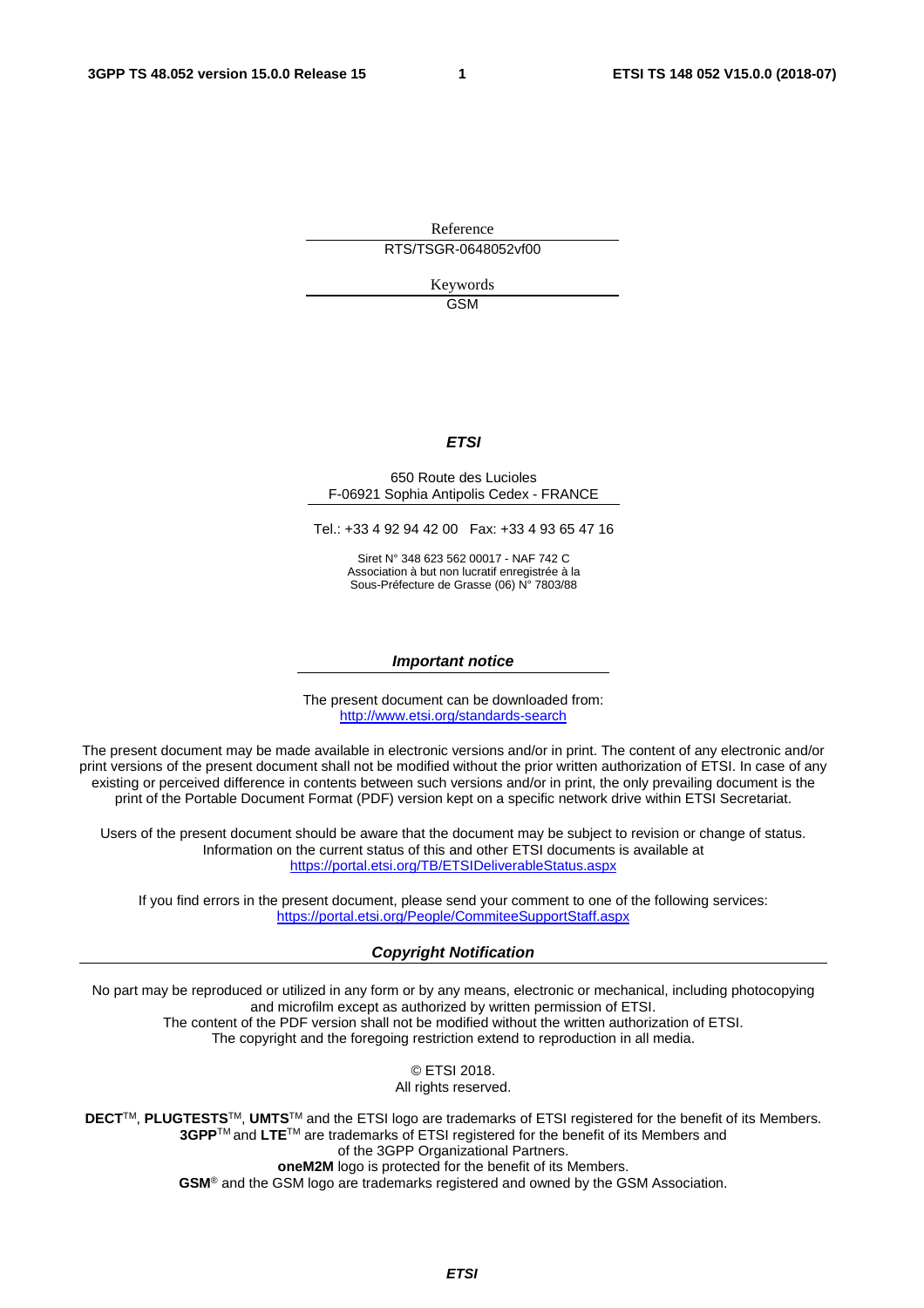# Intellectual Property Rights

#### Essential patents

IPRs essential or potentially essential to normative deliverables may have been declared to ETSI. The information pertaining to these essential IPRs, if any, is publicly available for **ETSI members and non-members**, and can be found in ETSI SR 000 314: *"Intellectual Property Rights (IPRs); Essential, or potentially Essential, IPRs notified to ETSI in respect of ETSI standards"*, which is available from the ETSI Secretariat. Latest updates are available on the ETSI Web server ([https://ipr.etsi.org/\)](https://ipr.etsi.org/).

Pursuant to the ETSI IPR Policy, no investigation, including IPR searches, has been carried out by ETSI. No guarantee can be given as to the existence of other IPRs not referenced in ETSI SR 000 314 (or the updates on the ETSI Web server) which are, or may be, or may become, essential to the present document.

#### **Trademarks**

The present document may include trademarks and/or tradenames which are asserted and/or registered by their owners. ETSI claims no ownership of these except for any which are indicated as being the property of ETSI, and conveys no right to use or reproduce any trademark and/or tradename. Mention of those trademarks in the present document does not constitute an endorsement by ETSI of products, services or organizations associated with those trademarks.

# Foreword

This Technical Specification (TS) has been produced by ETSI 3rd Generation Partnership Project (3GPP).

The present document may refer to technical specifications or reports using their 3GPP identities, UMTS identities or GSM identities. These should be interpreted as being references to the corresponding ETSI deliverables.

The cross reference between GSM, UMTS, 3GPP and ETSI identities can be found under [http://webapp.etsi.org/key/queryform.asp.](http://webapp.etsi.org/key/queryform.asp)

# Modal verbs terminology

In the present document "**shall**", "**shall not**", "**should**", "**should not**", "**may**", "**need not**", "**will**", "**will not**", "**can**" and "**cannot**" are to be interpreted as described in clause 3.2 of the [ETSI Drafting Rules](https://portal.etsi.org/Services/editHelp!/Howtostart/ETSIDraftingRules.aspx) (Verbal forms for the expression of provisions).

"**must**" and "**must not**" are **NOT** allowed in ETSI deliverables except when used in direct citation.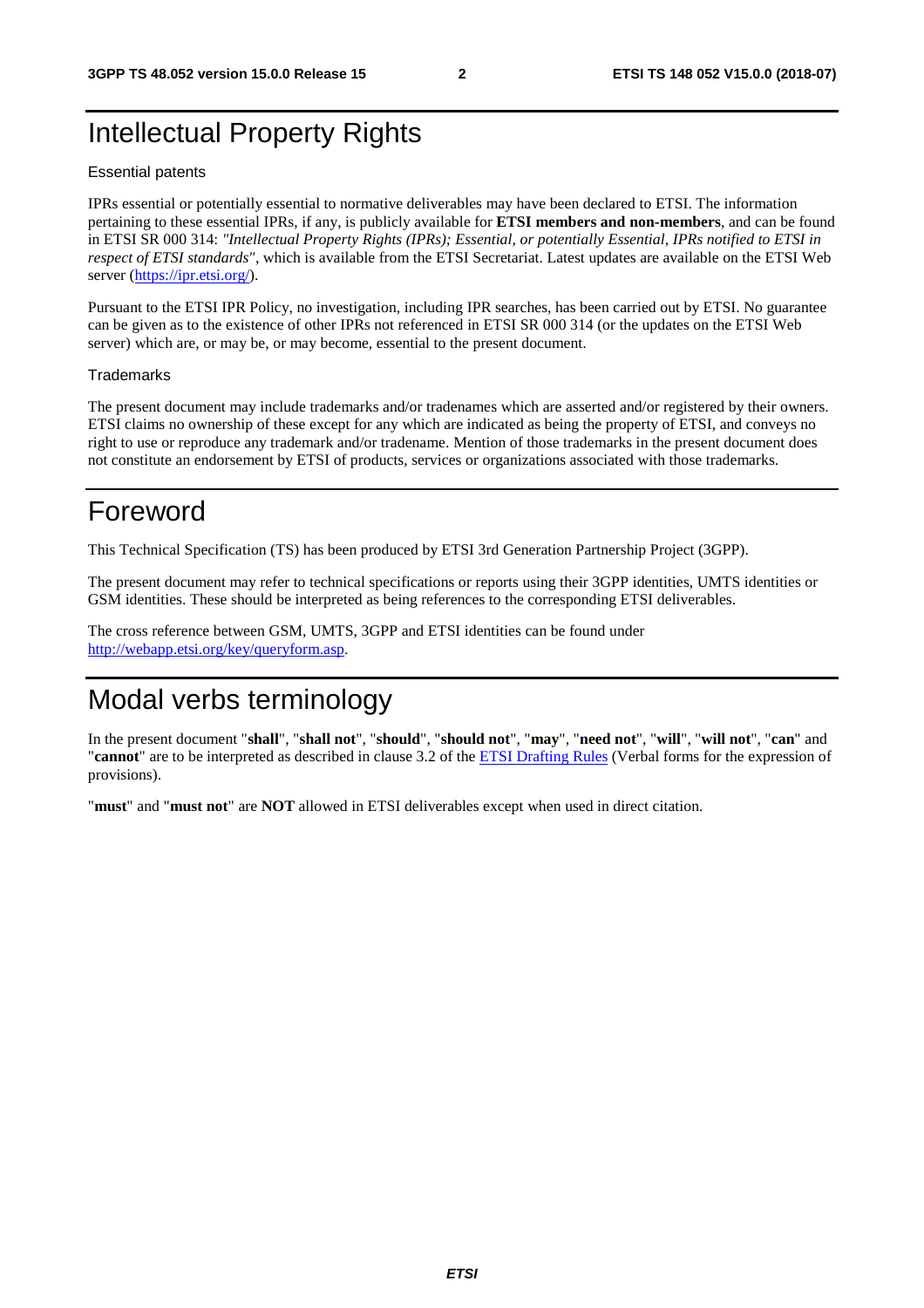$\mathbf{3}$ 

# Contents

| $\mathbf{I}$   |                               |  |  |  |  |  |  |
|----------------|-------------------------------|--|--|--|--|--|--|
| 2              |                               |  |  |  |  |  |  |
| 3              |                               |  |  |  |  |  |  |
| 3.1            |                               |  |  |  |  |  |  |
| 3.2            |                               |  |  |  |  |  |  |
| $\overline{4}$ |                               |  |  |  |  |  |  |
| 5              |                               |  |  |  |  |  |  |
| 5.1            |                               |  |  |  |  |  |  |
| 5.2            |                               |  |  |  |  |  |  |
| 5.3            |                               |  |  |  |  |  |  |
| 5.3.1          |                               |  |  |  |  |  |  |
| 5.3.2          |                               |  |  |  |  |  |  |
| 5.3.2.1        |                               |  |  |  |  |  |  |
| 5.3.2.2        |                               |  |  |  |  |  |  |
| 5.3.2.3        |                               |  |  |  |  |  |  |
| 5.3.2.4        |                               |  |  |  |  |  |  |
| 5.3.3          |                               |  |  |  |  |  |  |
| 5.3.4          |                               |  |  |  |  |  |  |
| 5.3.5          |                               |  |  |  |  |  |  |
| 5.3.6          |                               |  |  |  |  |  |  |
| 5.3.7          |                               |  |  |  |  |  |  |
| 5.3.8          |                               |  |  |  |  |  |  |
| 5.3.9          |                               |  |  |  |  |  |  |
| 5.3.10         |                               |  |  |  |  |  |  |
| 5.3.11         |                               |  |  |  |  |  |  |
| 5.3.12         |                               |  |  |  |  |  |  |
| 5.3.13         |                               |  |  |  |  |  |  |
| 5.3.14         |                               |  |  |  |  |  |  |
| 6              |                               |  |  |  |  |  |  |
| 6.1            |                               |  |  |  |  |  |  |
| 6.2            |                               |  |  |  |  |  |  |
| 7              |                               |  |  |  |  |  |  |
| 7.1            |                               |  |  |  |  |  |  |
| 7.2            |                               |  |  |  |  |  |  |
| 7.3            |                               |  |  |  |  |  |  |
|                | <b>Annex A (informative):</b> |  |  |  |  |  |  |
|                |                               |  |  |  |  |  |  |
|                |                               |  |  |  |  |  |  |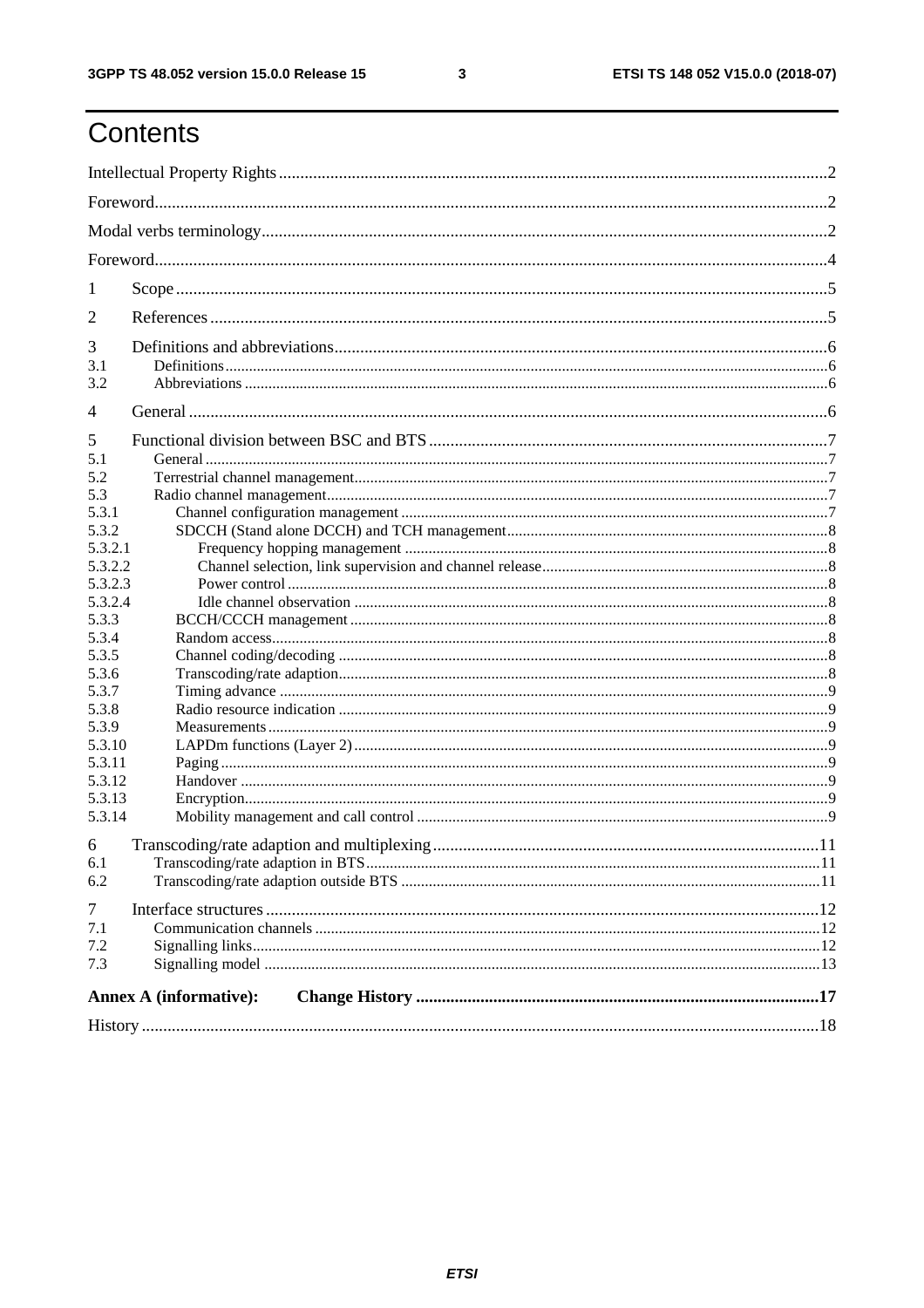# Foreword

This Technical Specification has been produced by the 3rd Generation Partnership Project (3GPP).

The contents of the present document are subject to continuing work within the TSG and may change following formal TSG approval. Should the TSG modify the contents of the present document, it will be re-released by the TSG with an identifying change of release date and an increase in version number as follows:

Version x.y.z

where:

- x the first digit:
	- 1 presented to TSG for information;
	- 2 presented to TSG for approval;
	- 3 or greater indicates TSG approved document under change control.
- y the second digit is incremented for all changes of substance, i.e. technical enhancements, corrections, updates, etc.
- z the third digit is incremented when editorial only changes have been incorporated in the document.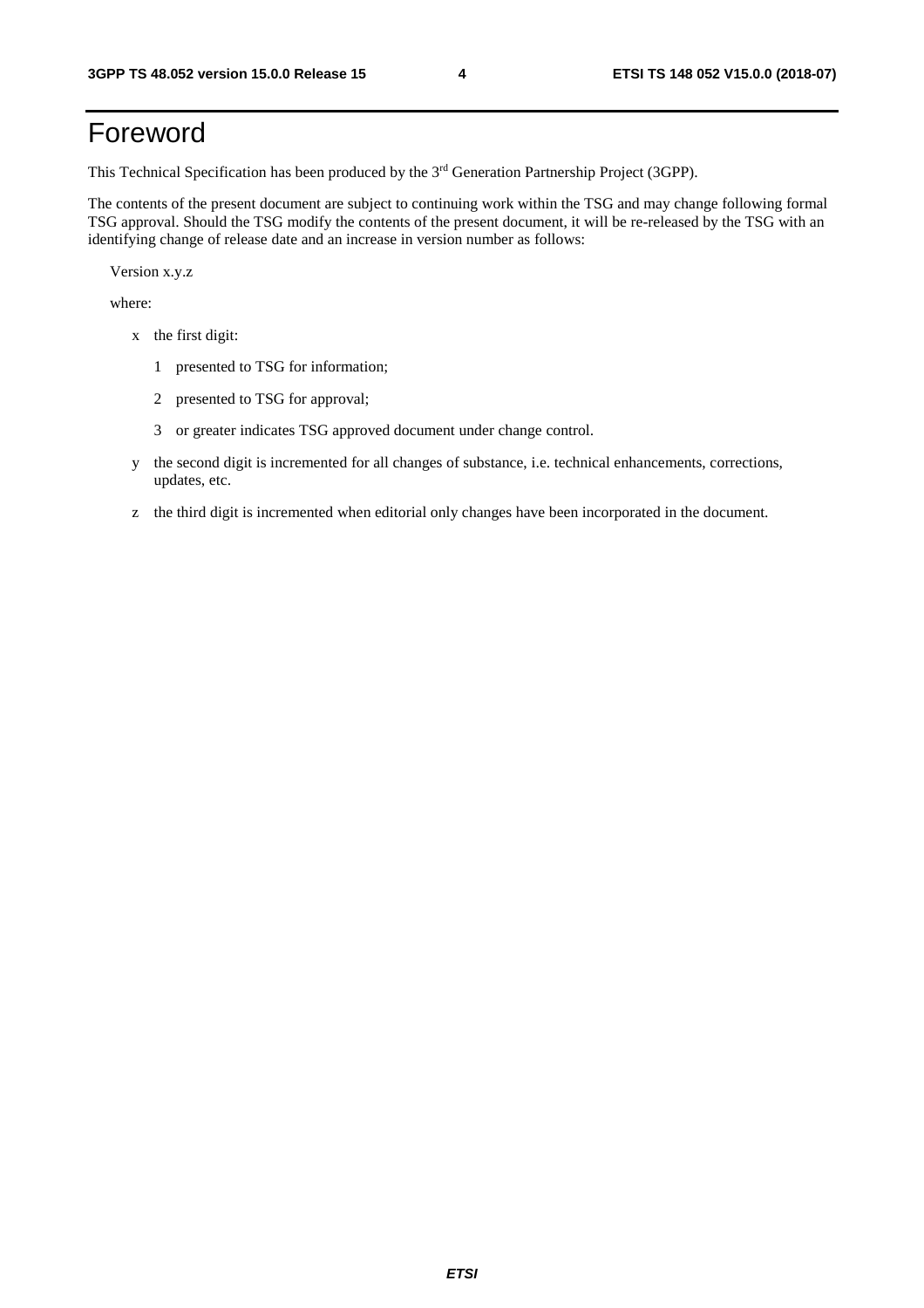# 1 Scope

The use and general aspects of the A-bis interface are given in 3GPP TS 48.051.

The present document gives the principle basis for the rest of the specifications specifying the interface between the Base Station Controller, BSC, and the Base Transceiver Station, BTS, with its transceivers, TRX. These components together form the Base Station System, BSS. (The interface between MSC and the BSS is specified in 3GPP TS 48.001 and 3GPP TS 48.020).

The intention with this interface is to get a unified way of connecting remotely located BTSs/TRXs to a BSC allowing for the interconnection of BSCs and BTSs/TRXs from different manufacturers.

In order to keep the BTS as simple as possible, BTS contains only those functions which have to recide close to the radio interface.

# 2 References

The following documents contain provisions which, through reference in this text, constitute provisions of the present document.

- References are either specific (identified by date of publication, edition number, version number, etc.) or non-specific.
- For a specific reference, subsequent revisions do not apply.
- For a non-specific reference, the latest version applies. In the case of a reference to a 3GPP document (including a GSM document), a non-specific reference implicitly refers to the latest version of that document *in the same Release as the present document*.
- [1] 3GPP TR 21.905: "Vocabulary for 3GPP Specifications".
- [2] 3GPP TS 48.001: "Base Station System Mobile services Switching Centre (BSS MSC) interface; General aspects".
- [3] 3GPP TS 48.002: "Base Station System Mobile-services Switching Centre (BSS MSC) interface Interface principles".
- [4] Void.
- [5] 3GPP TS 48.006: "Signalling transport mechanism specification for the Base Station System Mobile-services Switching Centre (BSS-MSC) interface".
- [6] Void.
- [7] 3GPP TS 48.020: "Rate adaption on the Base Station System Mobile-services Switching Centre (BSS-MSC) interface".
- [8] 3GPP TS 48.051: "Base Station Controller Base Transceiver Station (BSC-BTS) interface; General aspects".
- [9] 3GPP TS 48.058: "Base Station Controller Base Transceiver Station (BSC-BTS) interface; Layer 3 specification".
- [10] 3GPP TS 48.060: "Inband control of remote transcoders and rate adaptors for full rate traffic channels".
- [11] 3GPP TS 48.061: "Inband control of remote transcoders and rate adaptors for half rate traffic channels".
- [12] Void.
- [13] 3GPP TS 23.002: "Network Architecture".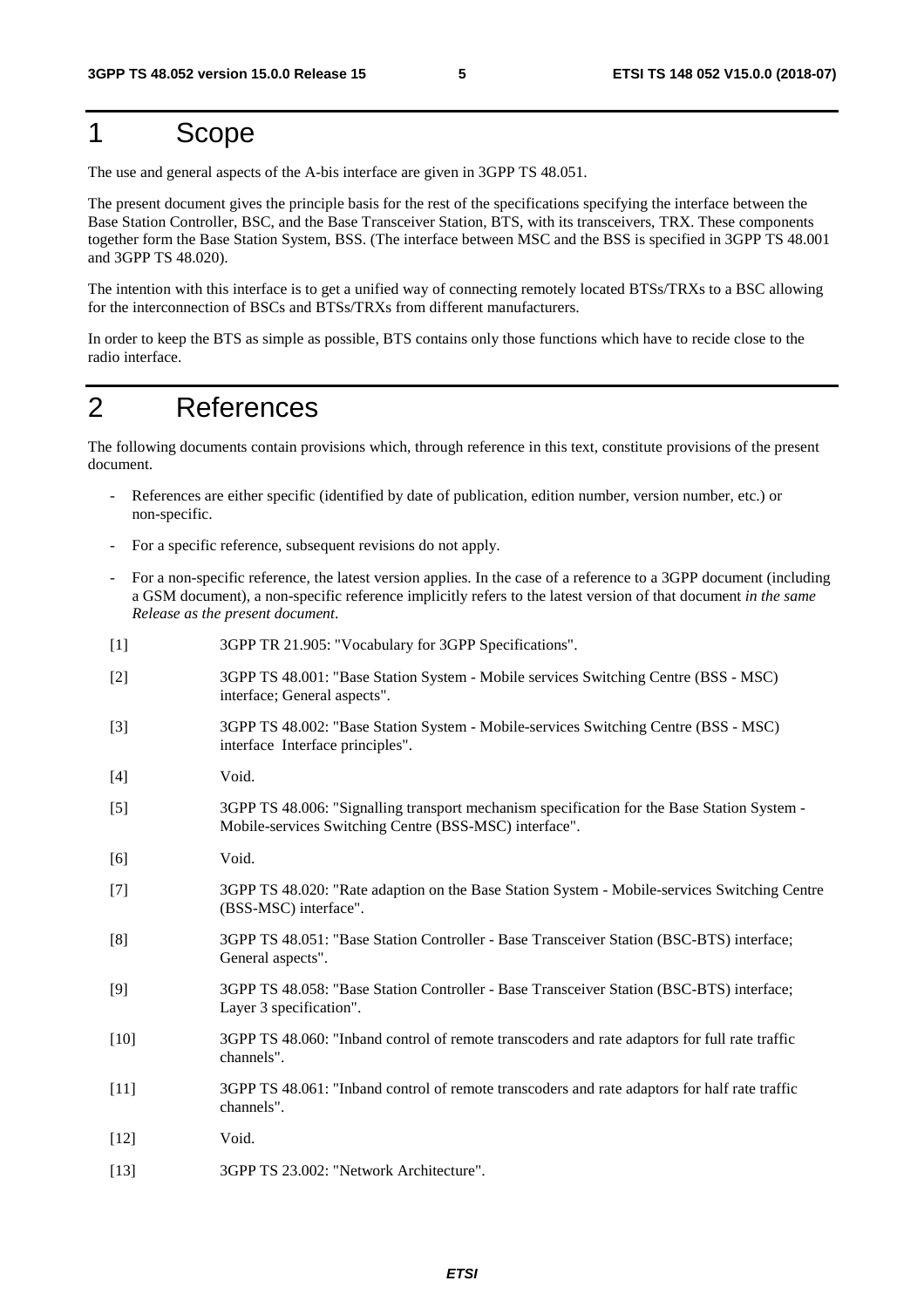# 3 Definitions and abbreviations

# 3.1 Definitions

For the purposes of the present document, the following terms and definitions apply:

**Base Station System (BSS):** system of base station equipment (transceivers, controllers, etc..) which is viewed by the MSC through a single interface as defined by the 3GPP TS 48.0xx series of recommendations, as being the entity responsible for communicating with Mobile Stations in a certain area. The radio equipment of a BSS may cover one or more cells. A BSS may consist of one or more base stations. If an internal interface according to the 3GPP TS 48.05x series at recommendations is implemented, then the BSS shall consist of one Base Station Controller (BSC) and several Base Transceiver Stations (BTSs).

NOTE: The functionality is described in 3GPP TS 48.001.

**Base Station Controller (BSC):** network component in the PLMN with the functions for control of one or more Base Transceiver Stations (BTSs).

**Base Transceiver Station (BTS):** network component which serves one cell, and is controlled by a Base Station Controller. The BTS can consist of one or more TRXs with or without common control equipment.

**Cell:** See 3GPP TS 23.002.

**Transceiver (TRX):** in the GSM PLMN is the functional entity which supports the 8 basic radio channels of the same TDMA-frame.

**Base Control Function (BCF):** functional entity which handles common control functions within a BTS,

e.g. frequency hopping sequences etc.

At a multi BTS site, one of the BCFs can also be choosen to perform functions common to the site (e.g. external alarms, power supply, time base).

# 3.2 Abbreviations

For the purposes of the present document, the abbreviations given in 3GPP TR 21.905 apply.

# 4 General

3GPP TS 48.001 and 3GPP TS 48.020 specify the functional split and interface between MSC and the Base Station System, BSS, the A- interface.

The BSS can be further subdivided into one BSC controlling one or more BTSs, each consisting of one or more TRXs. The interface treated by the present document is the interface between a BSC and a BTS. It is denoted the A-bisinterface.

The A-bis-interface is capable of supporting three different internal BTS configurations:

- one single TRX;
- a collection of TRXs where all are served by a common physical connection;
- a collection of TRXs, each served by its own physical connection.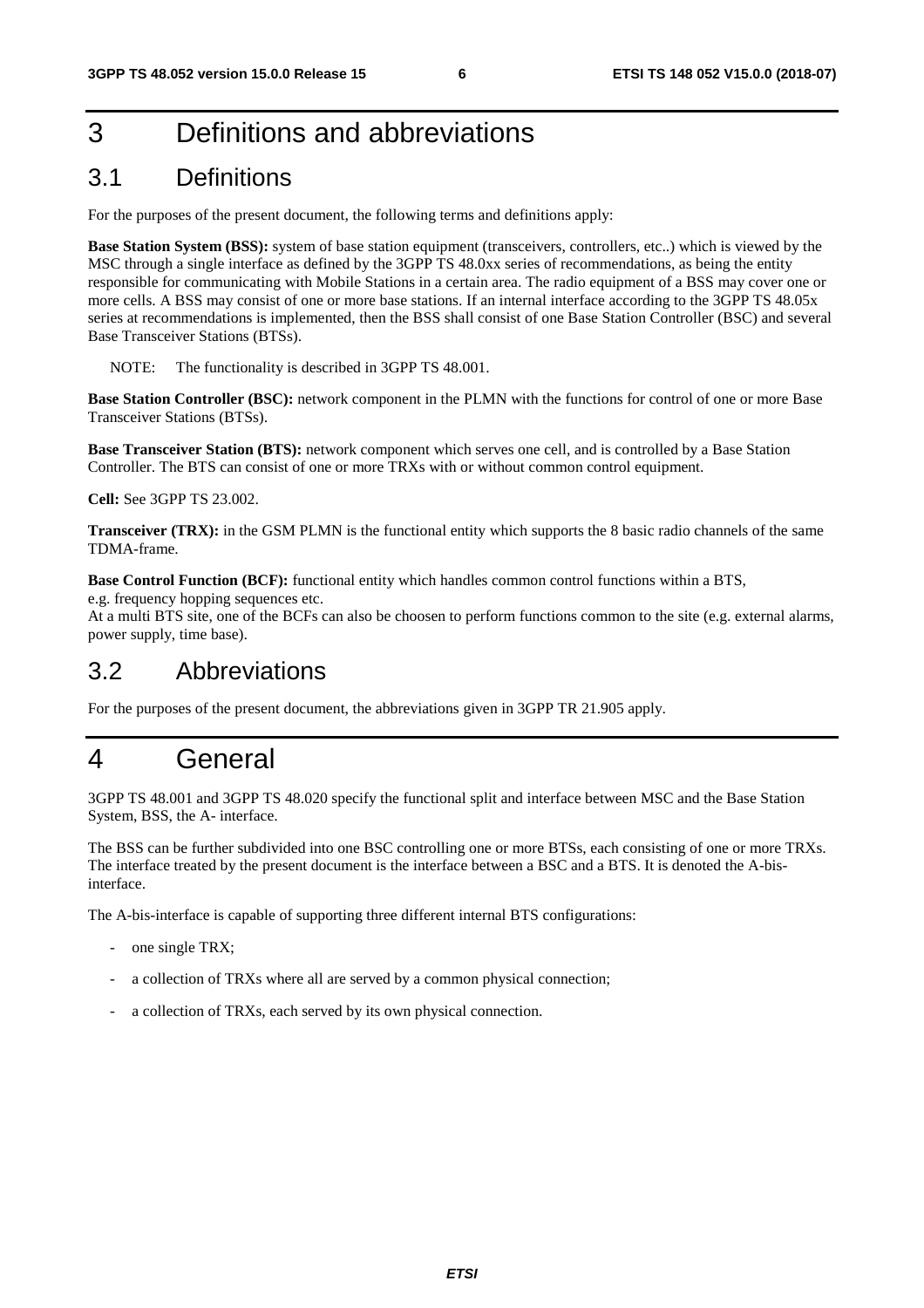Figure 4.1 shows some possible configurations.



**Figure 4.1: BSS Subdivision and Interfaces** 

The present document is based on the use of digital transmission system interfaces, either at 2 048 kbit/s or at 64 kbit/s. Furthermore, the use of a subrate of 16 kbit/s and/or 8 kbit/s is supported for coded speech or rate adapted data.

This interface will support the transcoder positioned either inside or outside BTS. In the latter case, remote control (synchronisation) of the transcoder is used.

# 5 Functional division between BSC and BTS

# 5.1 General

In Technical Specification 3GPP TS 48.001 the functional division between MSC and BSS is described. This clause describes the further subdivision of functions between BSC and BTS/TRX required for the A-bis interface. A summary can be found in table 5.1. Some general requirements on the functionality of the A-bis interface are also specified.

## 5.2 Terrestrial channel management

There is a unique mapping from traffic channels on the radio path to the terrestrial traffic channels. BSC makes the choice of radio channel and thereby also of the terrestrial channel for a call.

# 5.3 Radio channel management

### 5.3.1 Channel configuration management

The channel configuration is controlled between the BSC and OMC. Current configuration is downloaded from OMC to BSC which then controls the use of the radio channels (TDMA time slots for BCCH/CCCH, TCHs, SDCCHs etc).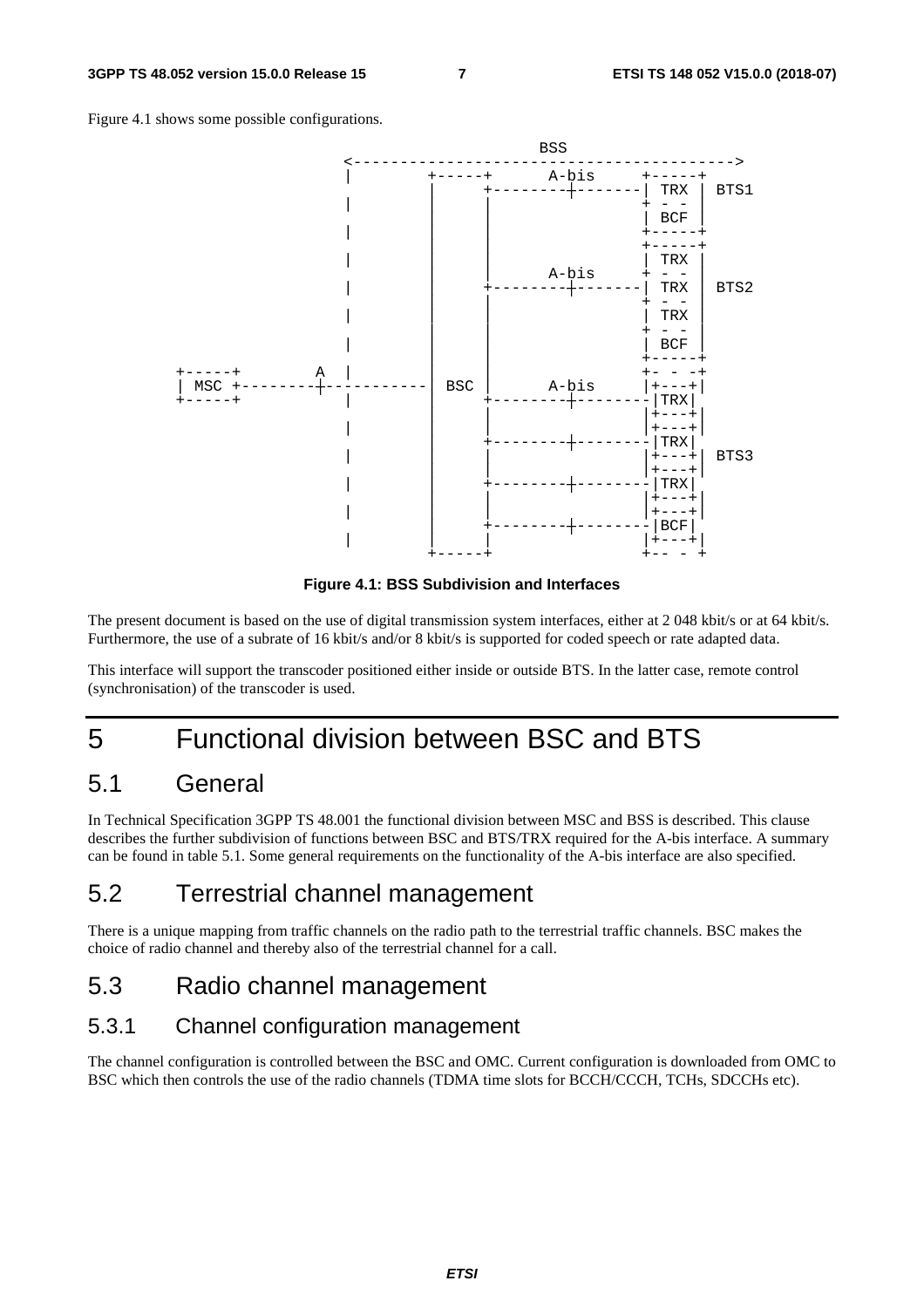### 5.3.2 SDCCH (Stand alone DCCH) and TCH management

#### 5.3.2.1 Frequency hopping management

The hopping sequences for each BTS (cell) is downloaded from OMC to BSC. It is then the responsibility of BSC to download this information to each BTS and also to send the corresponding BCCH information to be transmitted in the BCCH time slots.

#### 5.3.2.2 Channel selection, link supervision and channel release

These functions are controlled by BSC. For channel selection BSC has to have information on blocked radio channels and also on interference level on idle channels.

In the assignment messages to MS (Immediate Assign, Assign Command and Handover Command), a Starting Time parameter is included. This starting time is based on the frame number on the (new) BTS. Before sending the assign message to MS, BSC has to be informed on the current frame number in BTS.

When assigning a channel, BSC shall inform BTS on relevant parameters, e.g. channel type, channel coding, rate adaption, starting time.

#### 5.3.2.3 Power control

The ordered MS power level is sent in the 16 bit L1-header of SACCH- blocks on the downlink and the actual power level used by MS is reported in the corresponding L1-header on the uplink. This header is inserted (downlink) and extracted (uplink) by BTS/TRX.

The determination of required power level in MS is based on uplink radio measurements made by BTS/TRX and reported to BSC. The basic control of this power is performed by BSC and the dynamic regulation is performed by BSC or optionally by BTS. If BTS supports dynamic MS power regulation, BSC can indicate whether BTS is to regulate the MS power and if so, also the parameters required by BTS.

The required TRX transmission power level on a channel is based on reported measurements performed by MS. The dynamic control of this power is optional. If supported, the basic control is performed by BSC and the dynamic regulation is performed by BSC or optionally by BTS. If BTS supports dynamic TRX transmission power regulation, BSC can indicate whether BTS is to regulate the transmission power and if so, also the parameters required by BTS.

#### 5.3.2.4 Idle channel observation

Idle channels are monitored by BTS.

### 5.3.3 BCCH/CCCH management

TRX knows the timing of BCCH/CCCH slots (not known by BSC). The actual timing of BCCH/CCCH blocks therefore has to be made by BTS/TRX, including the scheduling of Paging Request messages on paging sub-channels.

BCCH information is downloaded to BTS.

#### 5.3.4 Random access

Detection of a random access attempt has to be made by TRX which then sends a message to BSC containing the required timing advance, the frame number of the access attempt and the 8 bit Channel Request message sent by MS in the access burst. This information is then included by BSC in the following Immediate Assign message sent to MS.

### 5.3.5 Channel coding/decoding

The error protection coding and decoding is made by BTS/TRX.

Different coding and interleaving schemes are used for speech and data calls. This information has to be signalled from BSC to BTS on a per call basis.

### 5.3.6 Transcoding/rate adaption

The A-bis interface has to allow for the transcoder/rate adaptor being positioned either inside or outside BTS.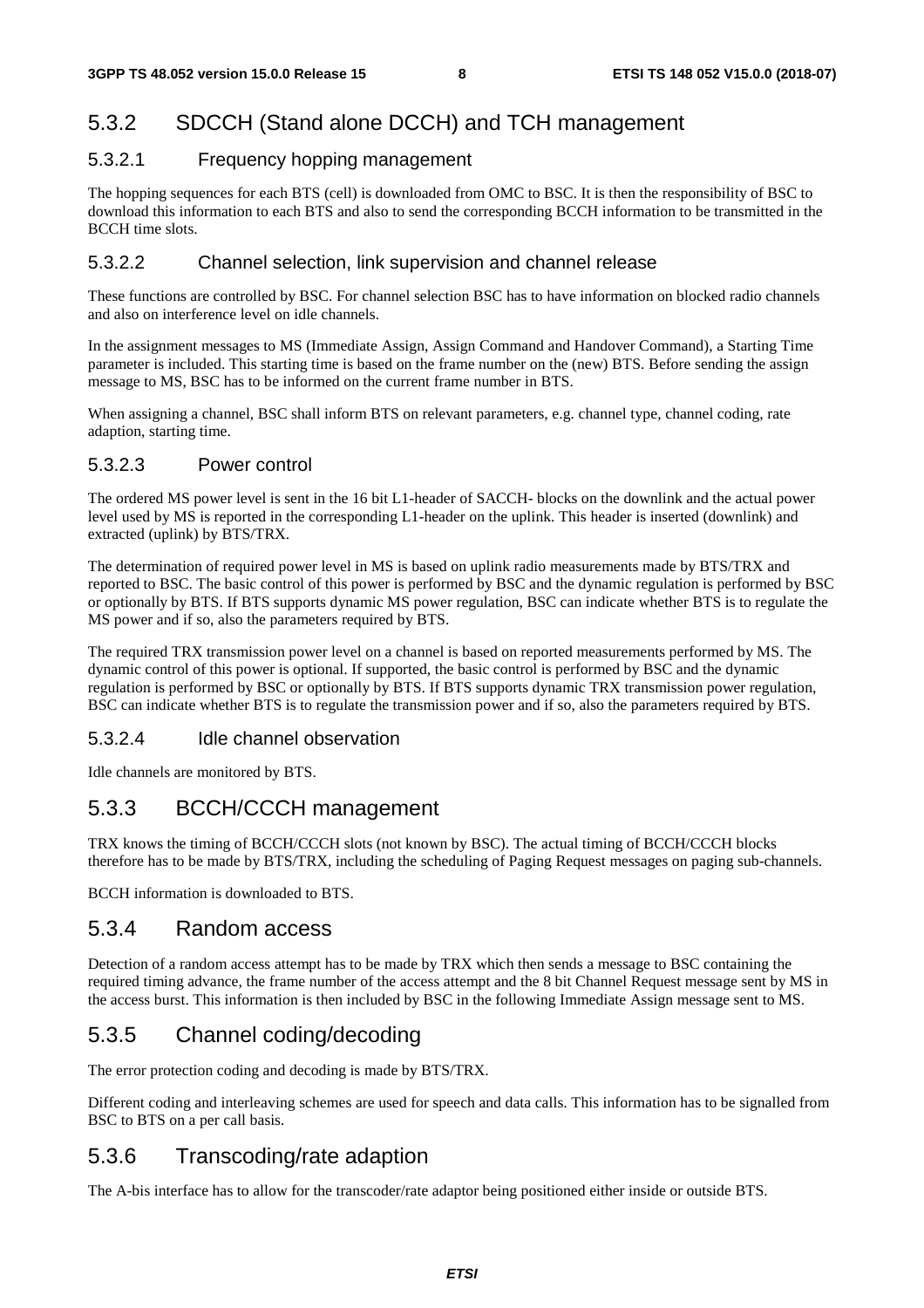### 5.3.7 Timing advance

Timing advance has to be determined by TRX.

When MS is on a dedicated channel (SDCCH, TCH), the required timing advance (TA) is sent to MS and the actual timing advance is reported by MS in the 16 bit L1-header of the SACCH blocks.

At handover access, TA is determined by TRX and reported to MS in the PHYsical INFOrmation message sent by BTS/TRX.

At random access, TA is determined by TRX but in those cases, TA has to be reported to BSC for inclusion in the IMMediate ASSIGN message sent to MS by BSC.

### 5.3.8 Radio resource indication

BTS reports on status (interference level, blocking etc.) of idle channels to BSC on a regular basis.

### 5.3.9 Measurements

MS measures the downlink received level and quality from the serving cell and the received level from surrounding cells. The results from these measurements are reported by MS in Measurement Report messages on SACCH.

Uplink received level and quality are measured by BTS/TRX. The parameters for the uplink measurements are equivalent to the parameters used by MS for the corresponding downlink measurements (averaging period and dynamic range).

The support of forwarding this basic raw measurement data over the A-bis interface is mandatory. Additionally, BTS and BSC may optionally support some pre-processing in BTS of this data.

## 5.3.10 LAPDm functions (Layer 2)

Layer 2 on the radio interface (LAPDm) is terminated at BTS/TRX. Between BTS and BSC, LAPD is used.

### 5.3.11 Paging

Paging is initiated by MSC via BSC.

BSC determines the paging group to be used based on IMSI of the MS to be paged. The paging group value is sent to BTS together with the TMSI or IMSI.

Based on the paging group information, BTS/TRX will build the relevant PAGING REQUEST message and execute the transmission of the message in the correct paging sub-channel.

### 5.3.12 Handover

No handover recognition or decision is made by BTS.

However, BTS/TRX has to detect the handover access made by a handed over MS. BTS/TRX also checks the Handover Reference value sent by MS in the handover access burst against the Handover Reference value received from BSC in the channel activation command. In case of an asynchronous handover, BTS/TRX then builds the PHYsical INFOrmation message (including the Timing Advance value) and sends it to MS. The handover access is also reported to BSC.

## 5.3.13 Encryption

Encryption and decryption is made of the complete outgoing bit stream (except for preambles/synch words). This therefore has to be made by TRX. The encryption key has to be downloaded to BTS/TRX before encryption starts. Special control messages are therefore required between BSC and BTS/TRX.

### 5.3.14 Mobility management and call control

All mobility management and call control functions recide in MSC.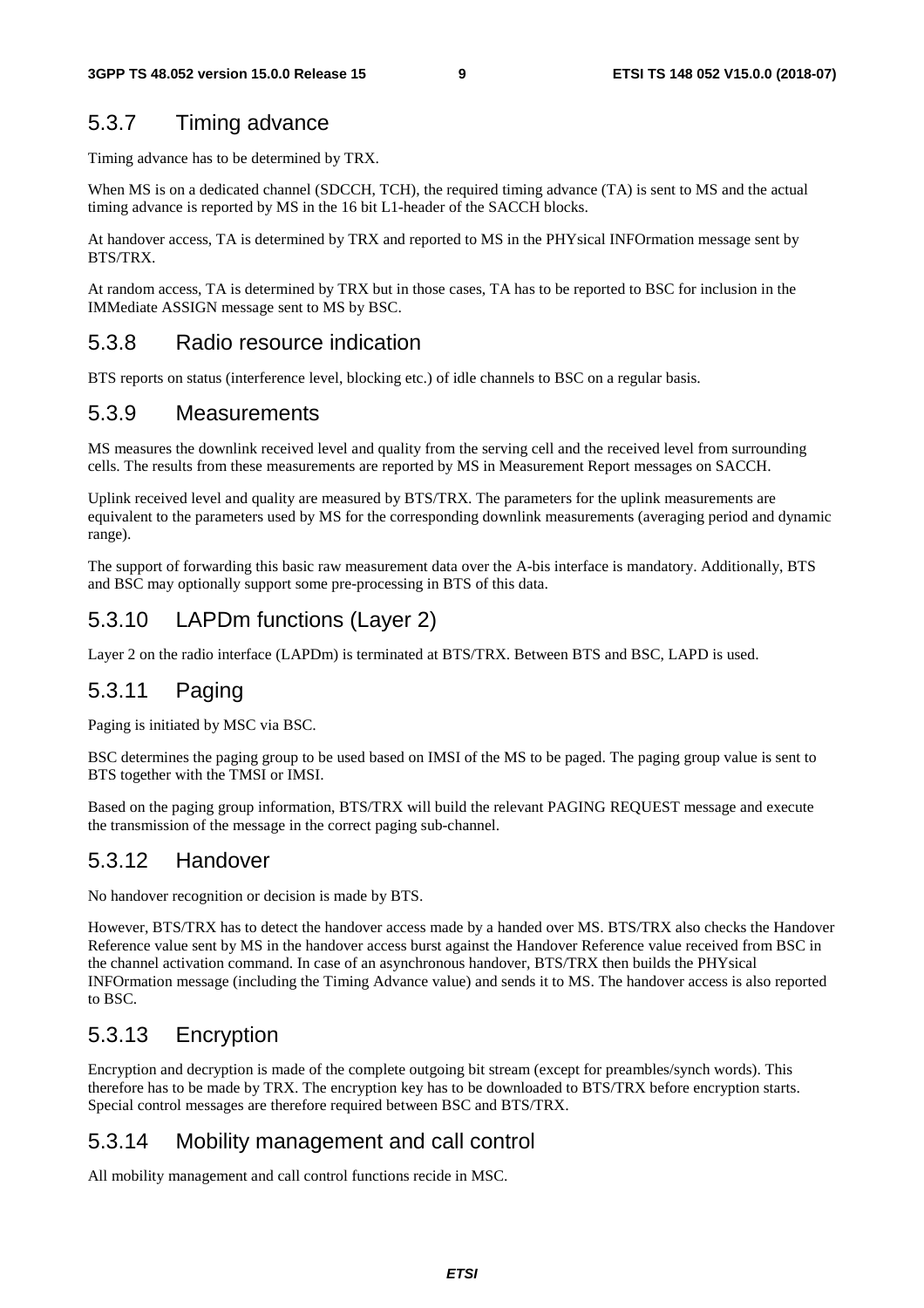| <b>FUNCTION</b>                                                |          |            | Location       |
|----------------------------------------------------------------|----------|------------|----------------|
|                                                                |          | <b>BTS</b> | <b>BSC/MSC</b> |
| TERRESTRIAL CHANNEL MANAGEMENT                                 |          |            |                |
| MSC-BSC channels                                               |          |            |                |
| Channel allocation                                             |          |            | x              |
| <b>Blocking indication</b>                                     |          |            | x              |
| <b>BSC-BTS</b> channels                                        |          |            |                |
| Channel allocation                                             |          |            | x              |
| <b>Blocking indication</b>                                     |          | x          |                |
|                                                                |          |            |                |
| RADIO CHANNEL MANAGEMENT                                       |          |            |                |
| Channel configuration management                               |          |            | x              |
|                                                                |          |            |                |
| <b>Frequency Hopping</b>                                       |          |            |                |
| Management<br>Execution                                        |          |            | x              |
|                                                                |          | x          |                |
| <b>TCH</b> management                                          |          |            |                |
| Channel allocation (choice)                                    |          |            | х              |
| Link supervision                                               |          |            | x              |
| Channel release                                                |          |            | X              |
| Idle channel observation                                       |          | х          |                |
| Power control determination                                    | (note 3) | x          | x              |
|                                                                |          |            |                |
| SDCCH management (Stand alone DCCH)<br><b>SDCCH</b> allocation |          |            |                |
| Link supervision                                               |          |            | х<br>X         |
| Channel release                                                |          |            | x              |
| Power control determination                                    | (note 3) | x          | x              |
|                                                                |          |            |                |
| <b>BCCH/CCCH</b> management                                    |          |            |                |
| Scheduling of messages                                         |          |            |                |
| Management                                                     |          |            | x              |
| Execution                                                      |          | x          |                |
| Random access                                                  |          |            |                |
| Access detection                                               |          | x          |                |
| Immediate assign (access grant)                                |          |            | x              |
|                                                                |          |            |                |
| Channel coding/decoding                                        |          | x          |                |
|                                                                |          |            |                |
| Transcoding/rate adaption                                      | (note 1) | x          |                |
|                                                                |          |            |                |
| Measurements<br>Uplink measuring                               | (note 2) |            |                |
| Processing of reports from MS/TRX                              | (note 4) | х<br>x     | х              |
| <b>Traffic measurements</b>                                    |          |            | x              |
|                                                                |          |            |                |
| Timing advance                                                 |          |            |                |
| Calculation                                                    |          | х          |                |
| Signalling to MS at random access                              |          |            | x              |
| Signalling to MS at handover                                   |          | х          |                |
| Signalling to MS during call                                   |          | x          |                |
| Radio resource indication                                      |          |            |                |
| Report status of idle channels                                 |          |            |                |
|                                                                |          | x          |                |
| LAPDm functions (Layer 2)                                      |          | x          |                |
|                                                                |          |            |                |
| Encryption                                                     |          |            |                |
| Management                                                     |          |            | х              |
| Execution (Key from BSC)                                       |          | х          |                |

#### **Table 5.1: Summary of functional division between BTS and BSC/MSC**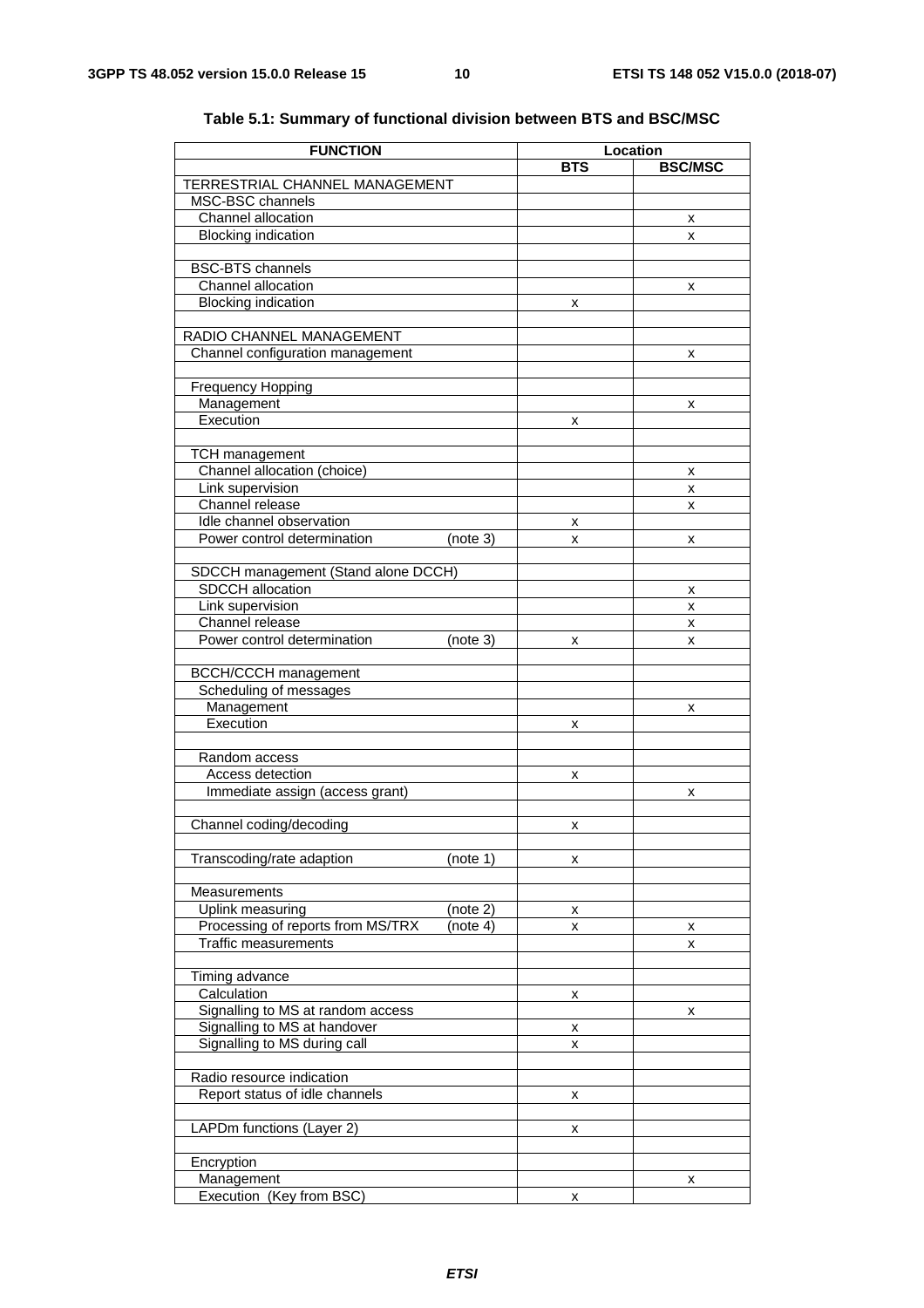| <b>FUNCTION</b>                                                                                                                                    |            | Location       |  |  |  |  |  |
|----------------------------------------------------------------------------------------------------------------------------------------------------|------------|----------------|--|--|--|--|--|
|                                                                                                                                                    | <b>BTS</b> | <b>BSC/MSC</b> |  |  |  |  |  |
|                                                                                                                                                    |            |                |  |  |  |  |  |
| Paging                                                                                                                                             |            |                |  |  |  |  |  |
| Initiation                                                                                                                                         |            | X              |  |  |  |  |  |
| DRX paging                                                                                                                                         |            |                |  |  |  |  |  |
| Management                                                                                                                                         |            | X              |  |  |  |  |  |
| Execution                                                                                                                                          | x          |                |  |  |  |  |  |
|                                                                                                                                                    |            |                |  |  |  |  |  |
| Handover                                                                                                                                           |            |                |  |  |  |  |  |
| BSC internal, one cell                                                                                                                             |            | x              |  |  |  |  |  |
| BSC internal, between cells                                                                                                                        |            | x              |  |  |  |  |  |
| <b>BSC</b> external                                                                                                                                |            |                |  |  |  |  |  |
| recognition, radio reason                                                                                                                          |            | x              |  |  |  |  |  |
| recognition, traffic reason                                                                                                                        |            | x              |  |  |  |  |  |
| decision                                                                                                                                           |            | x              |  |  |  |  |  |
| execution                                                                                                                                          |            | x              |  |  |  |  |  |
| Handover access detection                                                                                                                          | х          |                |  |  |  |  |  |
|                                                                                                                                                    |            |                |  |  |  |  |  |
| <b>MOBILITY MANAGEMENT</b>                                                                                                                         |            |                |  |  |  |  |  |
| Authentication                                                                                                                                     |            | x              |  |  |  |  |  |
| Location updating                                                                                                                                  |            | x              |  |  |  |  |  |
|                                                                                                                                                    |            |                |  |  |  |  |  |
| <b>CALL CONTROL</b>                                                                                                                                |            | x              |  |  |  |  |  |
| Although the transcoder is always controlled by the BTS, it can optionally be<br>NOTE 1:                                                           |            |                |  |  |  |  |  |
| located outside the BTS (e.g. at the BSC or at the MSC site). In that case,                                                                        |            |                |  |  |  |  |  |
| remote control is performed by BTS using inchannel signalling.                                                                                     |            |                |  |  |  |  |  |
| Including averaging comparable to what is done in the MS.<br>NOTE 2:                                                                               |            |                |  |  |  |  |  |
| NOTE 3: The support of power level determination in BTS is optional.<br>The support of forwarding all raw measurement data from MS/TRX over the A- |            |                |  |  |  |  |  |
| NOTE 4:                                                                                                                                            |            |                |  |  |  |  |  |
| bis interface and the processing of it in BSC is mandatory. The BTS/BSC may                                                                        |            |                |  |  |  |  |  |
| additionally support also some pre- processing in BTS of this raw data.                                                                            |            |                |  |  |  |  |  |

# 6 Transcoding/rate adaption and multiplexing

The interface supports two options: transcoding/rate adaption performed in BTS or outside BTS.

# 6.1 Transcoding/rate adaption in BTS

The transcoding of speech to normal 64 kbit/s A-law is performed within BTS.

Data may be rate adapted or submultiplexed to 64 kbit/s circuits.

# 6.2 Transcoding/rate adaption outside BTS

In this case the transcoder/rate adaptor is considered as part of the BSC.

The channel coding/decoding is performed by BTS/TRX. The choice of coding/interleaving has to be signalled from BSC to BTS.

The remote speech transcoder has to have knowledge of some radio parameters for an efficient decoding. In addition, the timing of the transcoder has to be aligned with the transmission of the frames over radio such that the frames from BSC arrive synchronized with the transmission over radio (minimizes delay due to remote transcoder). For this control and time alignment of the transcoder, inband signalling is used within a 16 kbit/s or an 8 kbit/s channel carrying speech or data, signalling and synchronisation. This remote control of the transcoder is specified in Technical Specifications 3GPP TS 48.060 (full rate traffic channels, 16 kbit/s submultiplexing only) and 3GPP TS 48.061 (half rate traffic channels, 16 or 8 kbit/s submultiplexing).

For data, rate adaption to subrate 16 or 8 kbit/s is performed within BTS.

For the link BTS-BSC, the following possibilities are foreseen: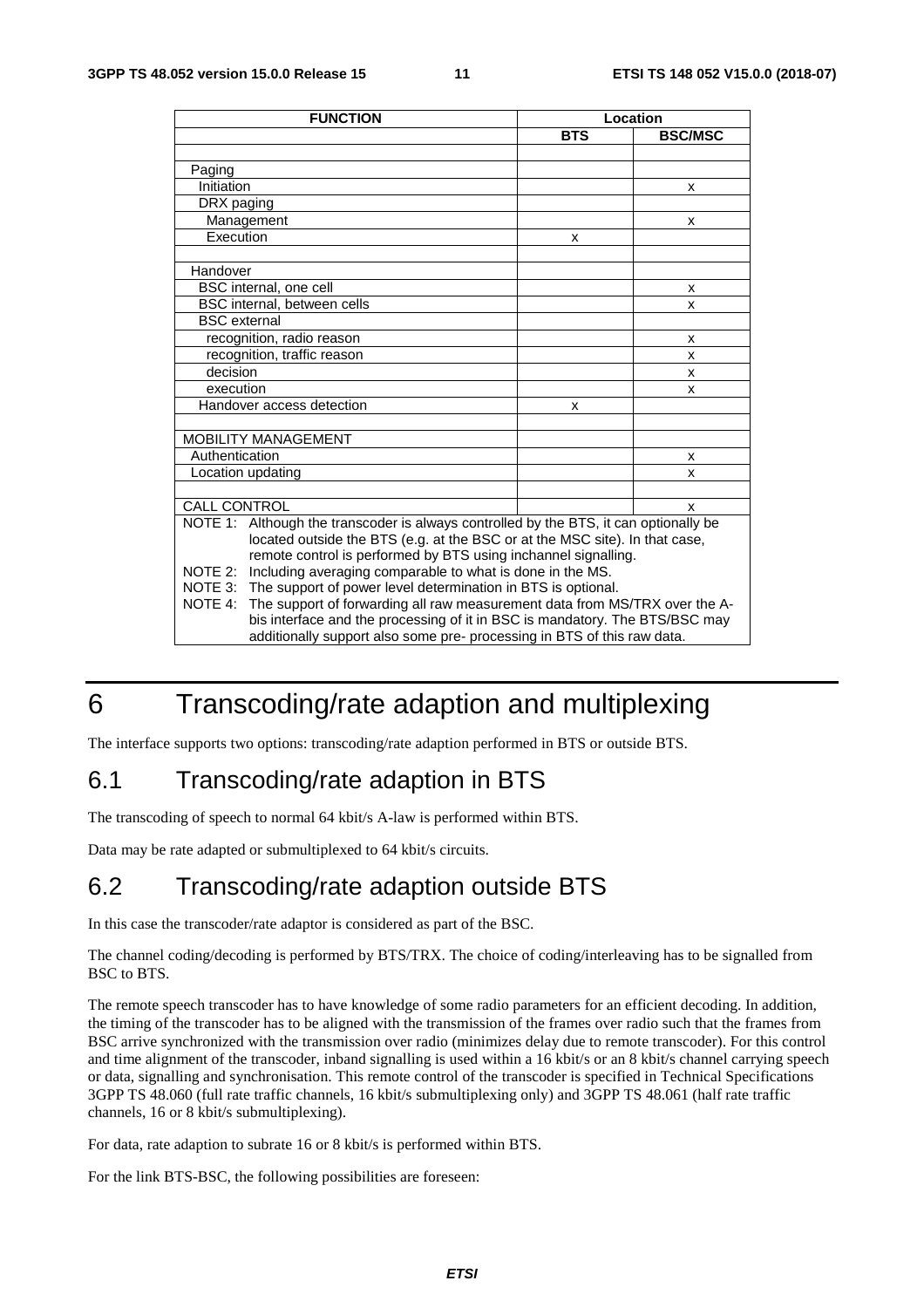- rate adaption of 16 kbit/s or 8 kbit/s speech + control or 16 kbit/s data + control to 64 kbit/s (one radio traffic channel per 64 kbit/s terrestrial channel);
- multiplexing of 16 kbit/s or 8 kbit/s speech + control or 16 kbit/s or 8 kbit/s data + control into one 64 kbit/s channel (up to eight radio traffic channels per 64 kbit/s terrestrial channel).

# 7 Interface structures

# 7.1 Communication channels

The A-bis interface is considered to have two types of communication channels (see figure 7.1):

- traffic channel (SDC) at 8 kbit/s, 16 kbit/s or 64 kbit/s carrying speech or data of one radio traffic channel (Bm or Lm channel);
- signalling channels (SCH) at 16 kbit/s, 32 kbit/s or 64 kbit/s, carrying signalling information (both BSC-MS and BSC-BTS signalling).



**Figure 7.1: Communication Channel Types** 

# 7.2 Signalling links

The addressing of TRXs and BCF is made using separate TEIs for each TRX and BCF.

Three logical links are defined for each TEI:

- RSL: Radio Signalling Link used for supporting traffic management procedures (MS to network communication). One link per TRX.
- OML: Operations and Maintenance Link used for supporting network management procedures (transferring operations and maintenance messages). One link per TRX and BCF.
- L2ML: Layer 2 Management Link used for transferring layer 2 management messages to TRX or BCF. One link per TRX and BCF.

A logical diagram for the architecture of the signalling links is given in figure 7.2.

Only point to point signalling links are used.

SMS messages are also carried on the signalling links.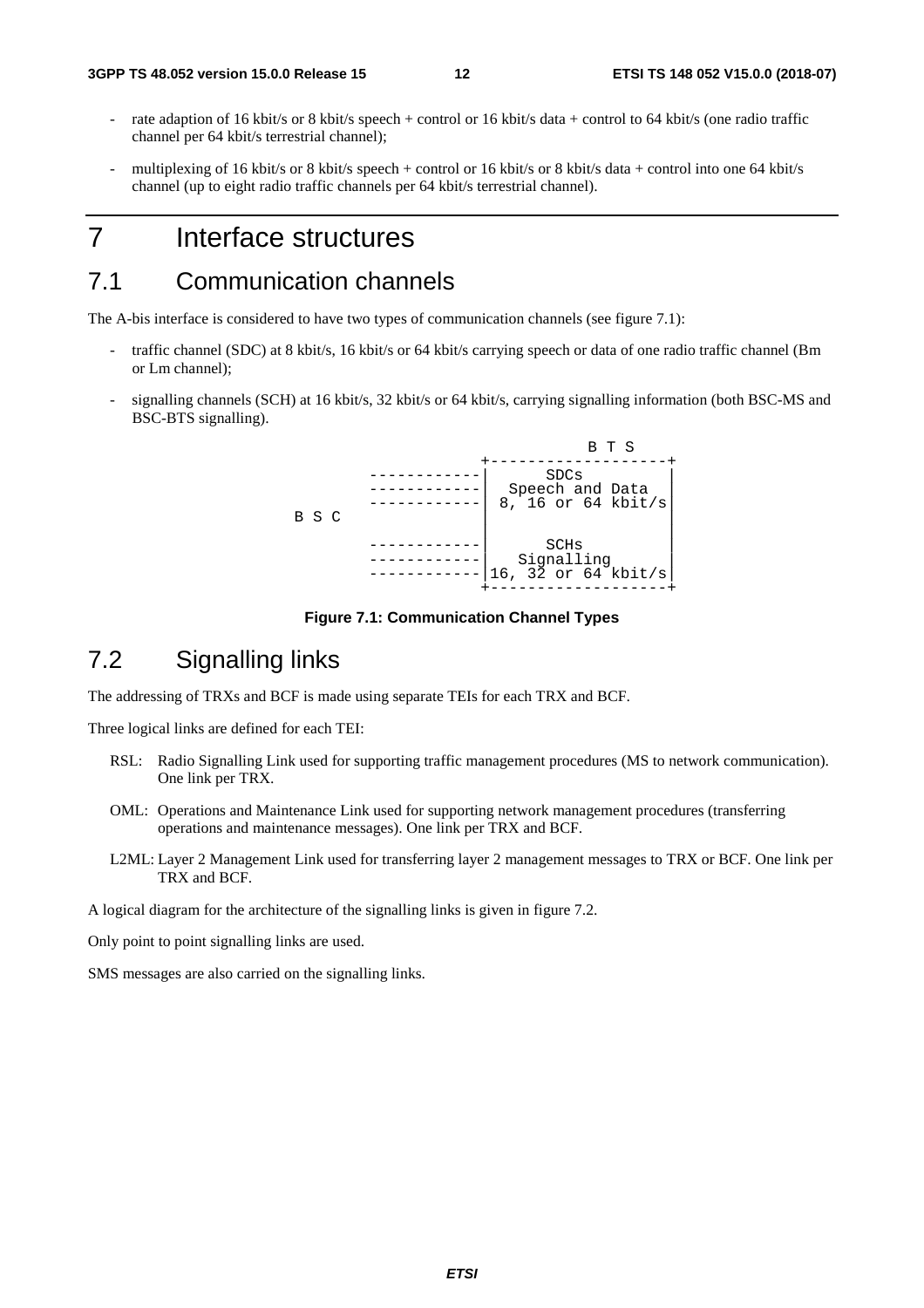

**Figure 7.2: Logical L2 links of A-bis interface** 

## 7.3 Signalling model

A signalling model for the A-bis interface and its signalling environment can be found in figure 7.3.

CM and MM messages are not interpreted by BSC or BTS. Over the A interface they are tranferred using DTAP (Direct Transfer Application Part) and over the A-bis interface they are transferred as transparent messages.

RR messages are mapped to BSSAP (BSS Application Part) in BSC. In BTS, most of them are handled as transparent messages. However, some of them have to be interpreted by BTS (e.g. random access, start ciphering, paging). The BTSM (BTS Management) entities contain procedures for handling these messages and also other procedures for managing the BTS as defined in Technical Specification 3GPP TS 48.058. In BTS there is a mapping between BTSM and the relevant RR messages over the radio interface (RR').

The Layer 2 protocol over the A-bis interface is based on LAPD. L2 addressing is made to TRX (or BCF) using the TEI of LAPD. Different L2 links are used for traffic management messages (RSL, Radio Signalling Link), network management messages (OML, Operation & Maintenance Link) and L2 management messages (L2ML, Layer 2 Management Link).

A model of Layer 3 for the A-bis interface can be found in figure 7.4.

For traffic management, two types of signalling messages have been defined:

Transparent Messages:Messages which are forwarded by BTS without interpretation or changes.

Non-Transparent Messages:Messages which are sent only between BSC and BTS and which BTS is acting upon or which are the results of BTS actions.

In addition, the messages have been grouped into four main groups: Radio Link Layer Management, Dedicated Channel Management, Common Channel Management and TRX Management messages.

Discrimination between these types and groups is based on the Message Discriminator which is sent as the first octet in all messages. Transparent and non-transparent messages are discriminated by a transparancy flag (T-bit) in the Message Discriminator. Transparent messages are merely forwarded to L2 on the radio interface.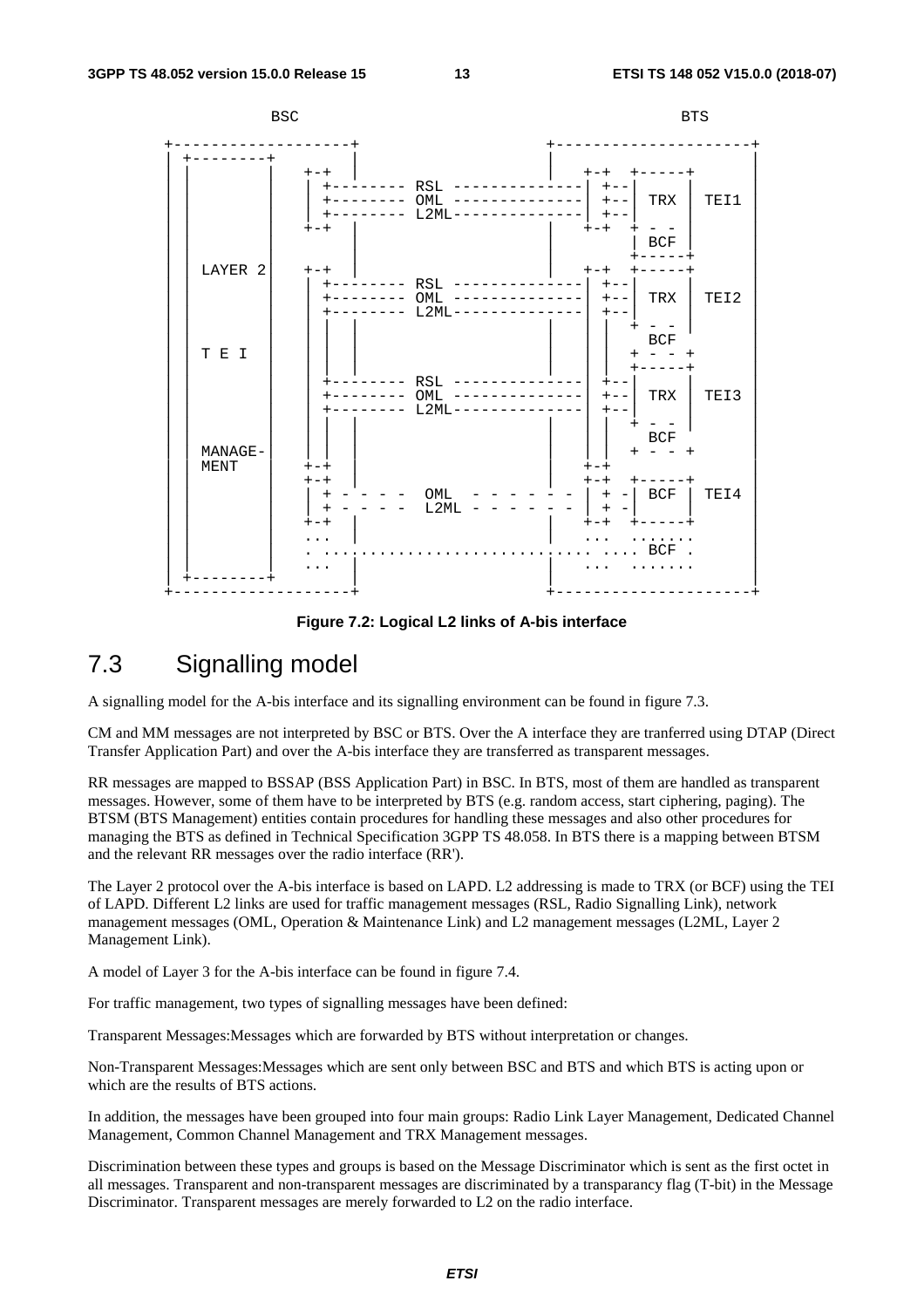In order to address the relevant radio channel, a Channel Number element is included to support the distribution of messages to relevant physical channels on the TRX. A Link Identifier element supports the distribution on logical links/channels on the radio interface (compare the DLCI element of the A interface, 3GPP TS 48.006).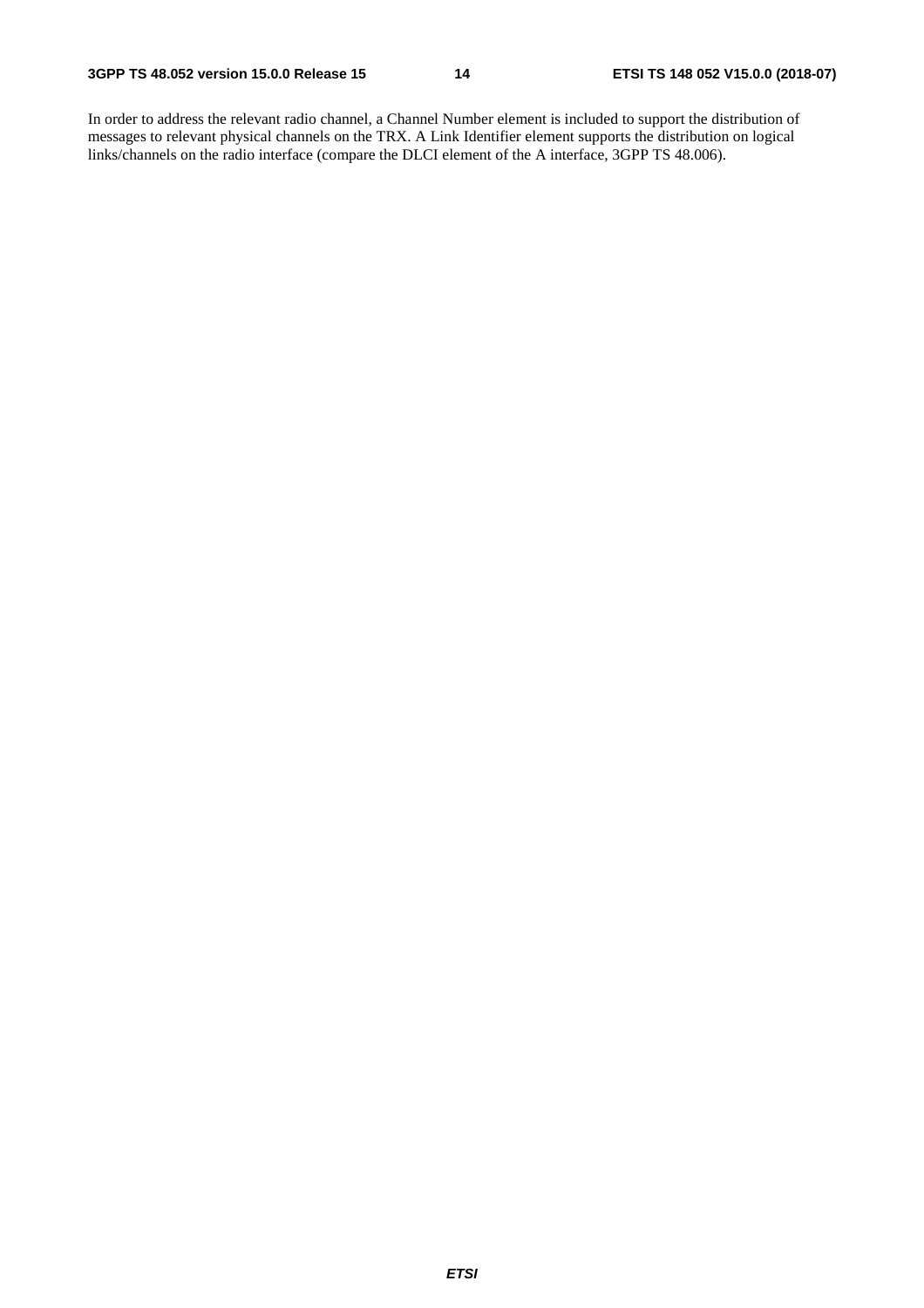

**Figure 7.3: Signalling model for the A-bis interface and its signalling environment**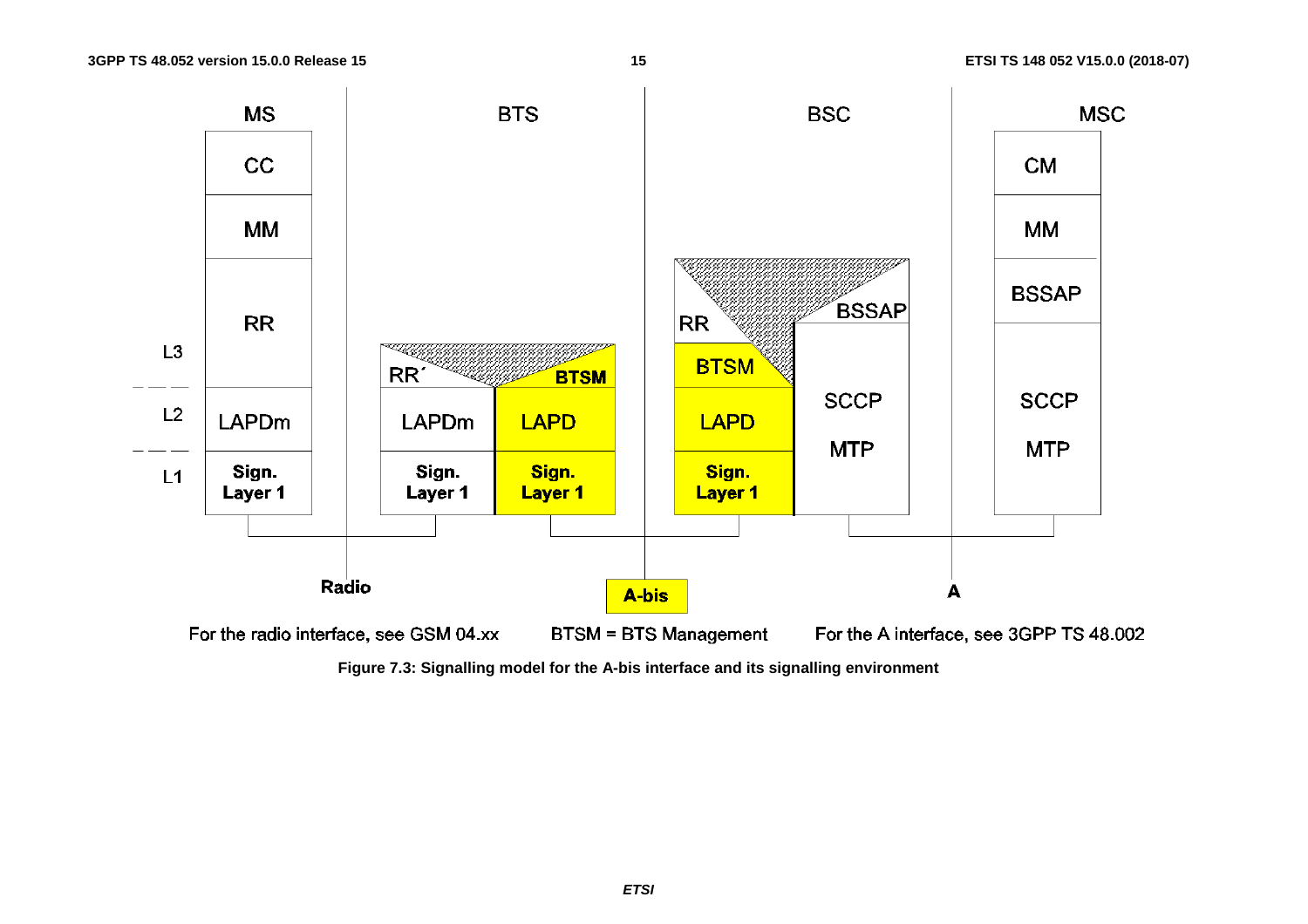

**Figure 7.4: L3 model**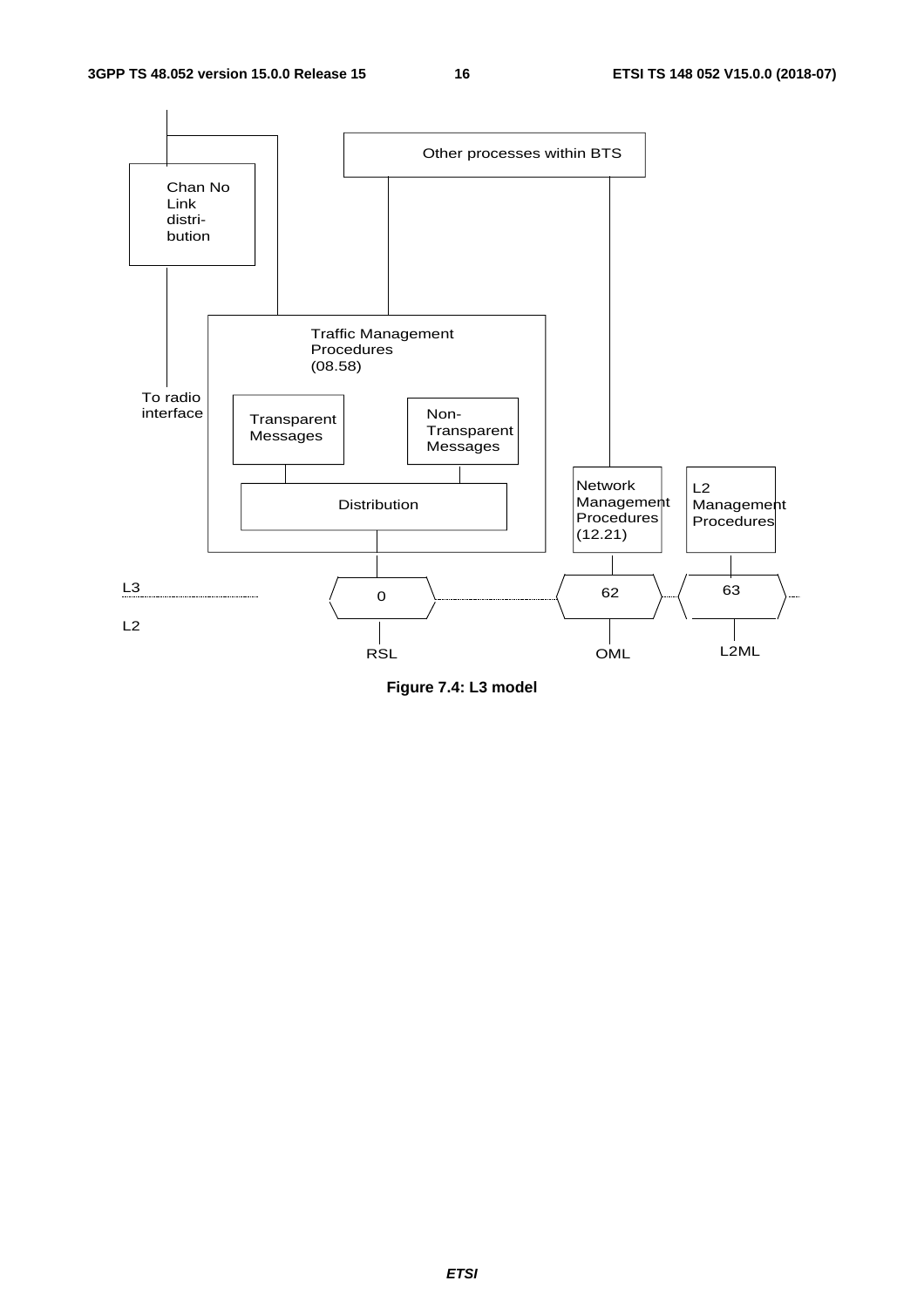# Annex A (informative): Change History

| TSG#                               |              | <b>TSG Doc. CR Rev!</b>  |  |                          |                                   | <b>Subject/Comment</b>                  |                                           |            | <b>New</b>     |        |  |
|------------------------------------|--------------|--------------------------|--|--------------------------|-----------------------------------|-----------------------------------------|-------------------------------------------|------------|----------------|--------|--|
| January 2016                       |              | $\overline{\phantom{a}}$ |  | $\overline{\phantom{0}}$ |                                   | Rel-13 version created based on v12.0.0 |                                           |            |                | 13.0.0 |  |
| <b>Change history</b>              |              |                          |  |                          |                                   |                                         |                                           |            |                |        |  |
| <b>Meeting TDoc</b><br><b>Date</b> |              |                          |  |                          | <b>CR Rev Cat Subject/Comment</b> |                                         |                                           | <b>New</b> |                |        |  |
|                                    |              |                          |  |                          |                                   |                                         |                                           |            | <b>version</b> |        |  |
| 2017-03                            | 75           |                          |  |                          |                                   |                                         | Version for Release 14 (frozen at TSG-75) |            | 14.0.0         |        |  |
| 2018-06                            | <b>SA-80</b> |                          |  |                          |                                   | Update to Rel-15 version (MCC)          |                                           |            | 15.0.0         |        |  |